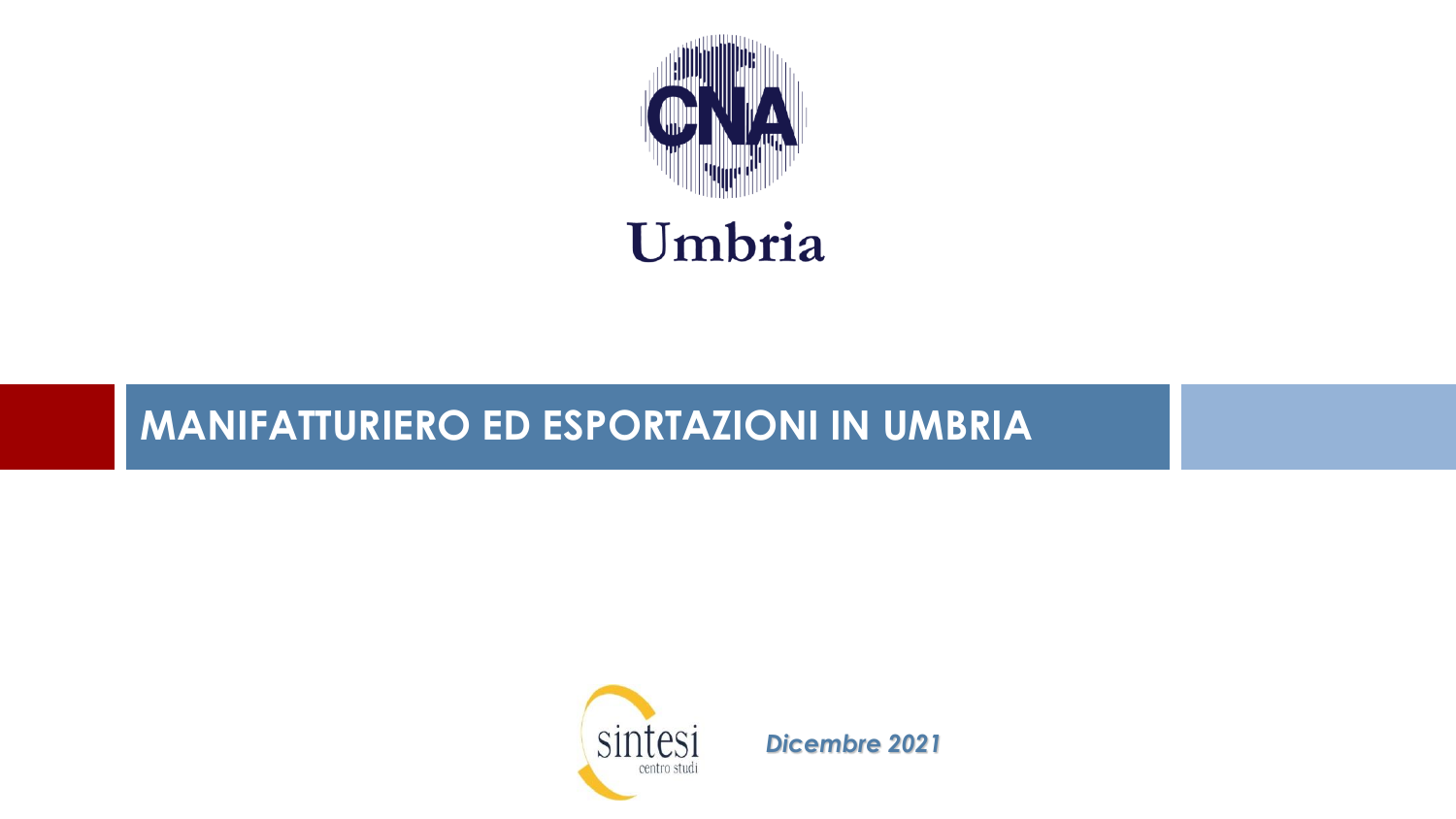

**2**

## **I CONTENUTI DELLA RICERCA**

|                          | Il contributo del manifatturiero all'economia regionale |  |
|--------------------------|---------------------------------------------------------|--|
| <b>21</b>                | Profilo ed evoluzione del manifatturiero in Umbria      |  |
| $\boldsymbol{3}$         | I comparti manifatturieri: dinamiche territoriali       |  |
| $\boldsymbol{\varDelta}$ | Focus: analisi dei comparti manifatturieri in Umbria    |  |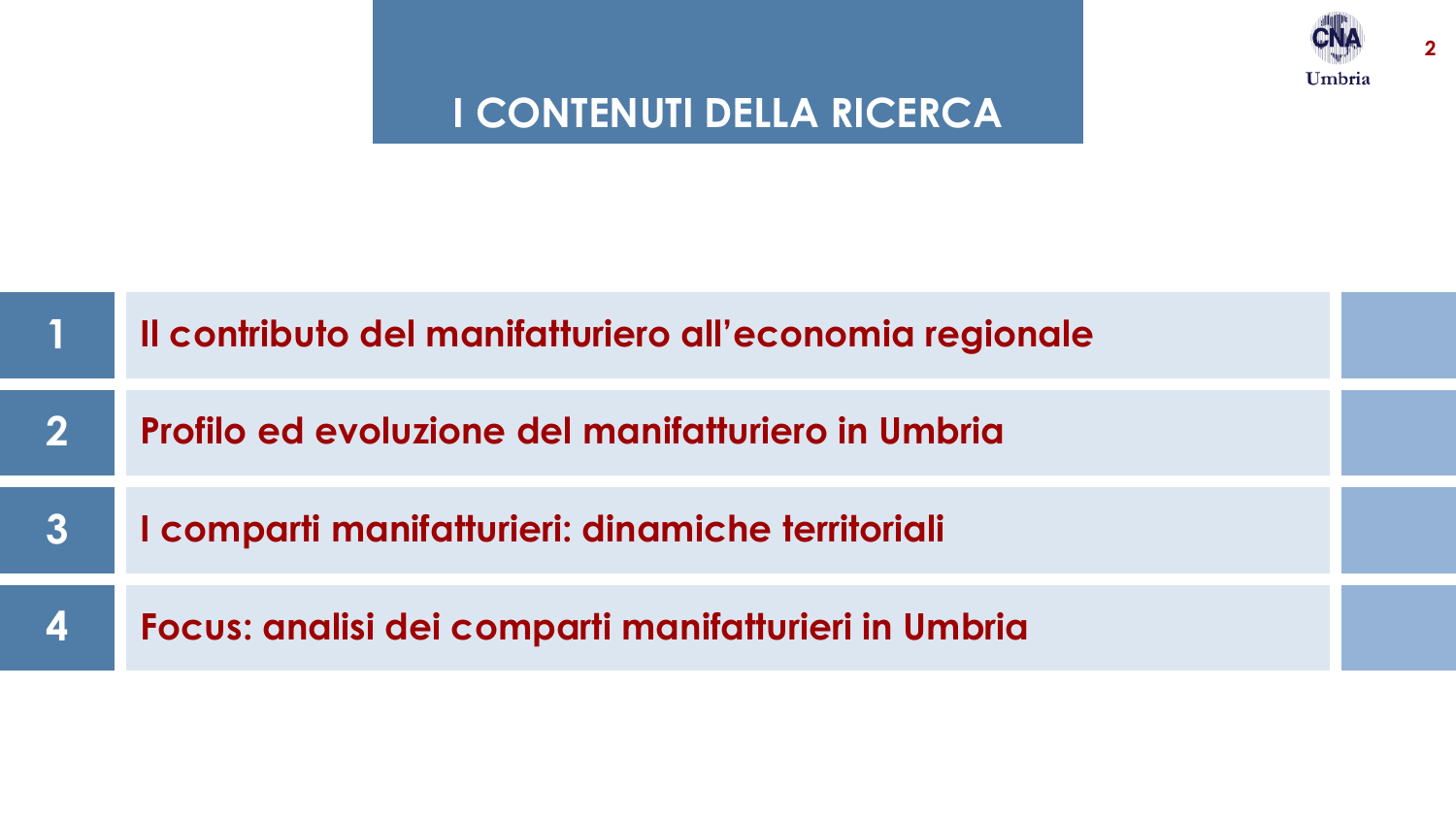

## **IL CONTRIBUTO DEL MANIFATTURIERO ALL'ECONOMIA REGIONALE**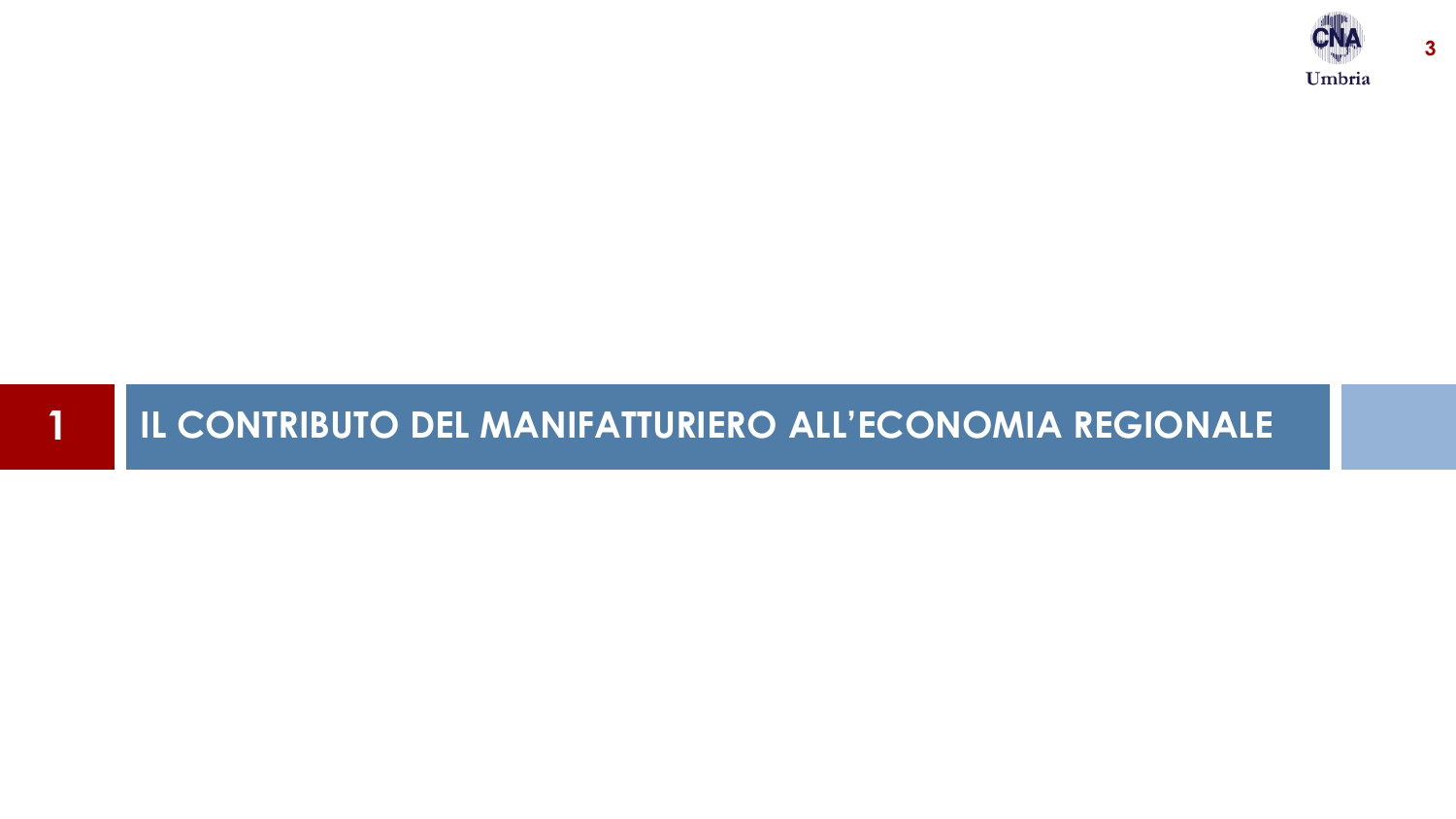# **Dal 2015 imprese manifatturiere in calo del 6,2%**









IN UMBRIA, AL TERZO TRIMESTRE 2021, VI SONO QUASI 7.400 IMPRESE MANIFATTURIERE, PARI AL 9,2% DEL TOTALE. TUTTAVIA, NELL'ULTIMO QUINQUENNIO IL MANIFATTURIERO HA FATTO REGISTRARE UN CALO DEL NUMERO DI IMPRESE DEL 4,9%, A FRONTE DEL -1,6% RELATIVO AL COMPLESSO DELLE IMPRESE.

DURANTE IL PERIODO DELLA PANDEMIA IL NUMERO DI IMPRESE DELLA MANIFATTURA SI È ULTERIORMENTE RIDOTTO (-1,4% SUL 2019): RISPETTO AL 2015 SI NOTA UNA CONTRAZIONE DEL 6,2%, PIÙ ACCENTUATA DEL TREND NAZIONALE (-5,8%).

[\*] PER IL 2021 DATI AL TERZO TRIMESTRE ELABORAZIONI SU DATI MOVIMPRESE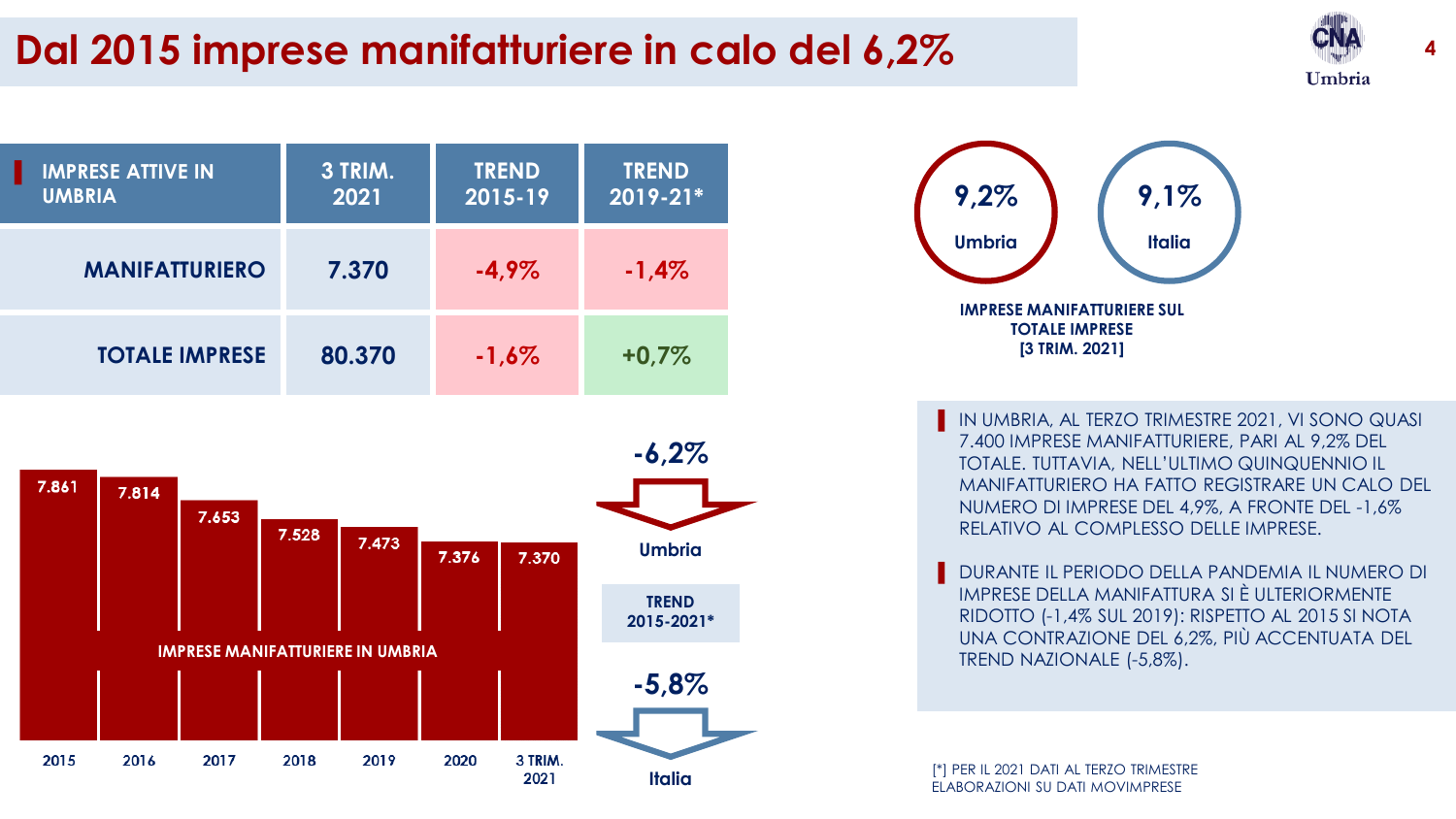## **Occupazione in ripresa nel 2020 5**



| <b>NUMERO OCCUPATI IN</b><br><b>UMBRIA</b>     | 2020    | <b>TREND</b><br>2015-19 | <b>TREND</b><br>2019-20 |
|------------------------------------------------|---------|-------------------------|-------------------------|
| <b>INDUSTRIA</b><br><b>IIN SENSO STRETTOI*</b> | 72.027  | $-7,9\%$                | $+4.3%$                 |
| <b>TOTALE OCCUPATI</b>                         | 356.453 | $+0.9\%$                | $-1,8%$                 |





OLTRE IL 20% DEGLI OCCUPATI IN UMBRIA È IMPUTABILE ALL'INDUSTRIA, SETTORE NEL QUALE IL MANIFATTURIERO RAPPRESENTA OLTRE IL 93% DEI POSTI DI LAVORO.

L'OCCUPAZIONE DELL'INDUSTRIA IN SENSO STRETTO MANIFESTA UNA FLESSIONE RILEVANTE (-7,9%) TRA IL 2015 E IL 2019; TUTTAVIA, NEL 2020 SI REGISTRA UN'INVERSIONE DI TENDENZA, CON UNA CRESCITA DEL 4,3%. NEL PERIODO 2015-2020, LA DINAMICA DEGLI OCCUPATI DELL'INDUSTRIA FA SEGNARE UN -4%, A FRONTE DI UN +3,9% A LIVELLO NAZIONALE.

[\*] IL MANIFATTURIERO RAPPRESENTA IL 93% DEI POSTI DI LAVORO DELL'INDUSTRIA IN SENSO STRETTO, CIOÈ AL NETTO DELLE COSTRUZIONI ELABORAZIONI SU DATI ISTAT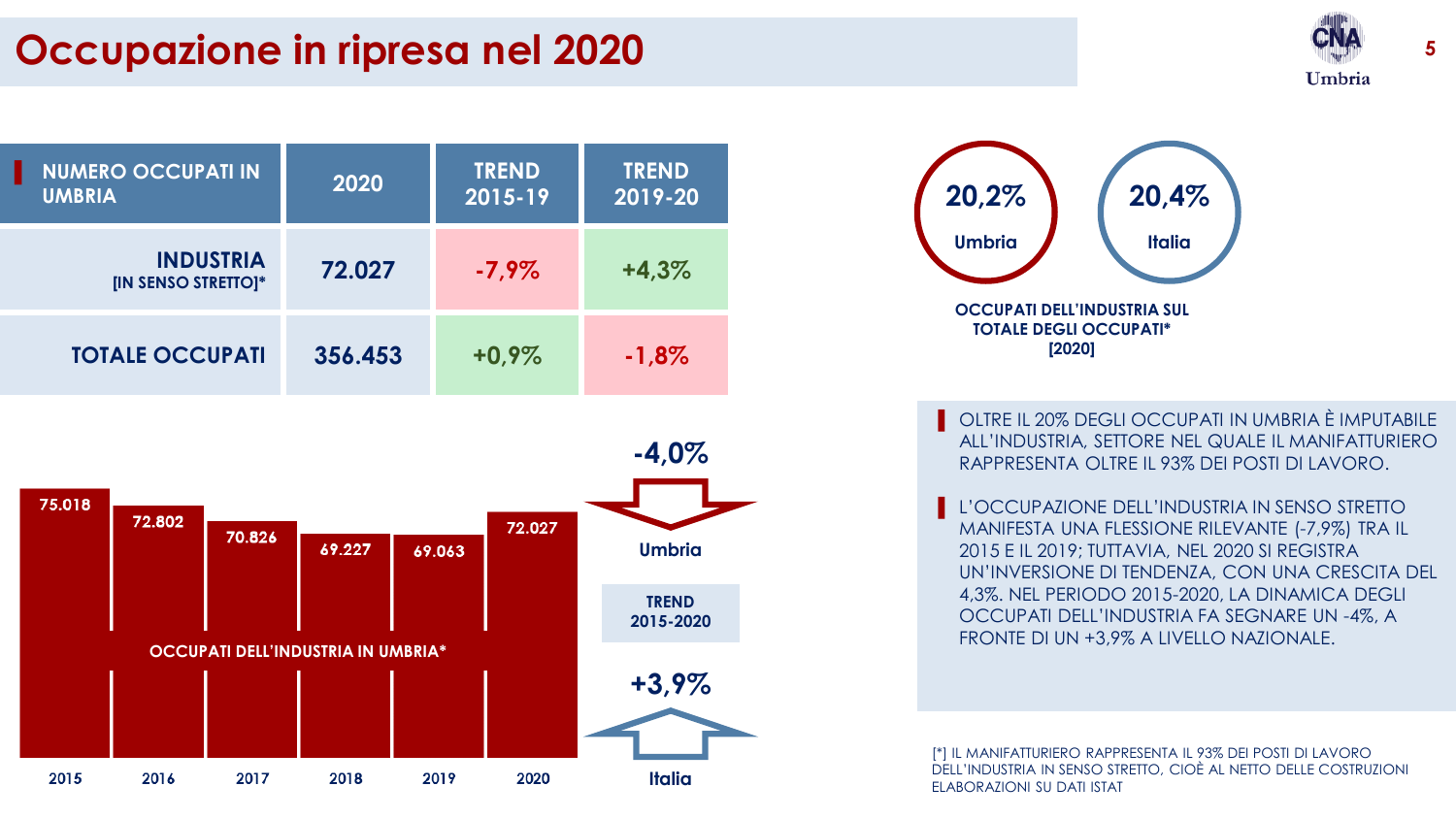## **Il manifatturiero vale oltre 1/3 del fatturato regionale**









LA MANIFATTURA SI CONFIGURA COME UNA COMPONENTE STRATEGICA PER L'ECONOMIA REGIONALE: INFATTI, IL FATTURATO DELLE IMPRESE MANIFATTURIERE RAPPRESENTA IL 34,3% DEL FATTURATO COMPLESSIVO, QUOTA SENSIBILMENTE SUPERIORE ALLA MEDIA NAZIONALE (31,8%).

TRA IL 2015 E IL 2018 IL FATTURATO DELLE IMPRESE MANIFATTURIERE UMBRE HA CONOSCIUTO UNA FASE ESPANSIVA (QUASI +20%), PIÙ ROBUSTA RISPETTO ALLA TENDENZA COMPLESSIVA NAZIONALE (+12,7%).

[\*] ULTIMO DATO DISPONIBILE A LIVELLO REGIONALE ELABORAZIONI SU DATI ISTAT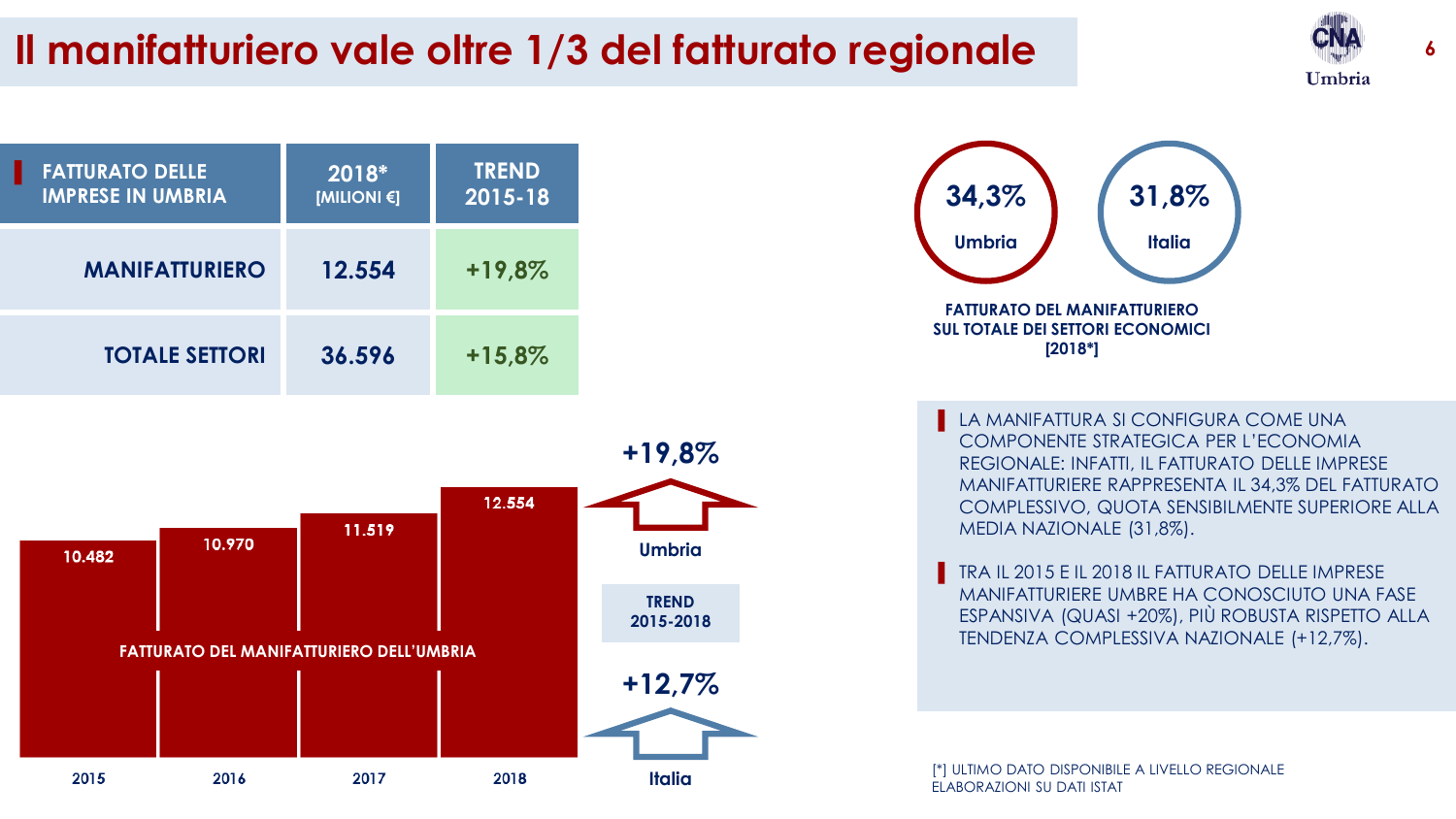







IL MANIFATTURIERO RAPPRESENTA CIRCA IL 95% DEL VALORE DELLE ESPORTAZIONI DELL'UMBRIA. LE PROIEZIONI RIFERITE A TUTTO IL 2021 COLLOCANO L'EXPORT DEL MANIFATTURIERO UMBRO AMPIAMENTE AL DI SOPRA DEL LIVELLO PRE-PANDEMIA (+3,5%).

NELL'ARCO TEMPORALE 2015-2021 LE ESPORTAZIONI DEL MANIFATTURIERO MANIFESTANO UNA CRESCITA DI 22 PUNTI PERCENTUALI, PASSANDO DA 3,5 MILIARDI NEL 2015 A QUASI 4,3 MILIARDI DI EURO NEL 2021.

[\*] PROIEZIONI SU DATI PROMETEIA E ISTAT ELABORAZIONI SU DATI ISTAT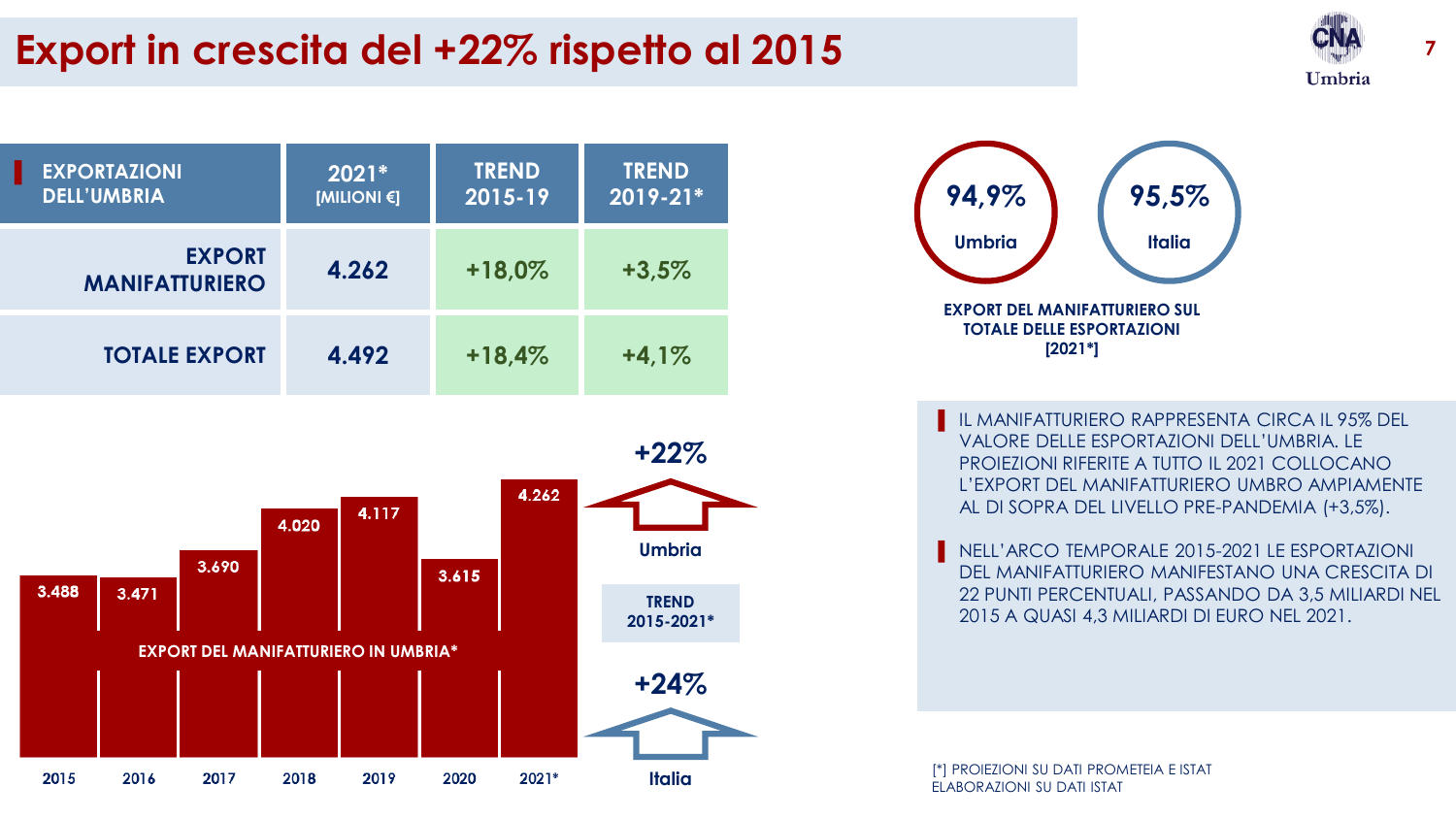

## **PROFILO ED EVOLUZIONE DEL MANIFATTURIERO IN UMBRIA**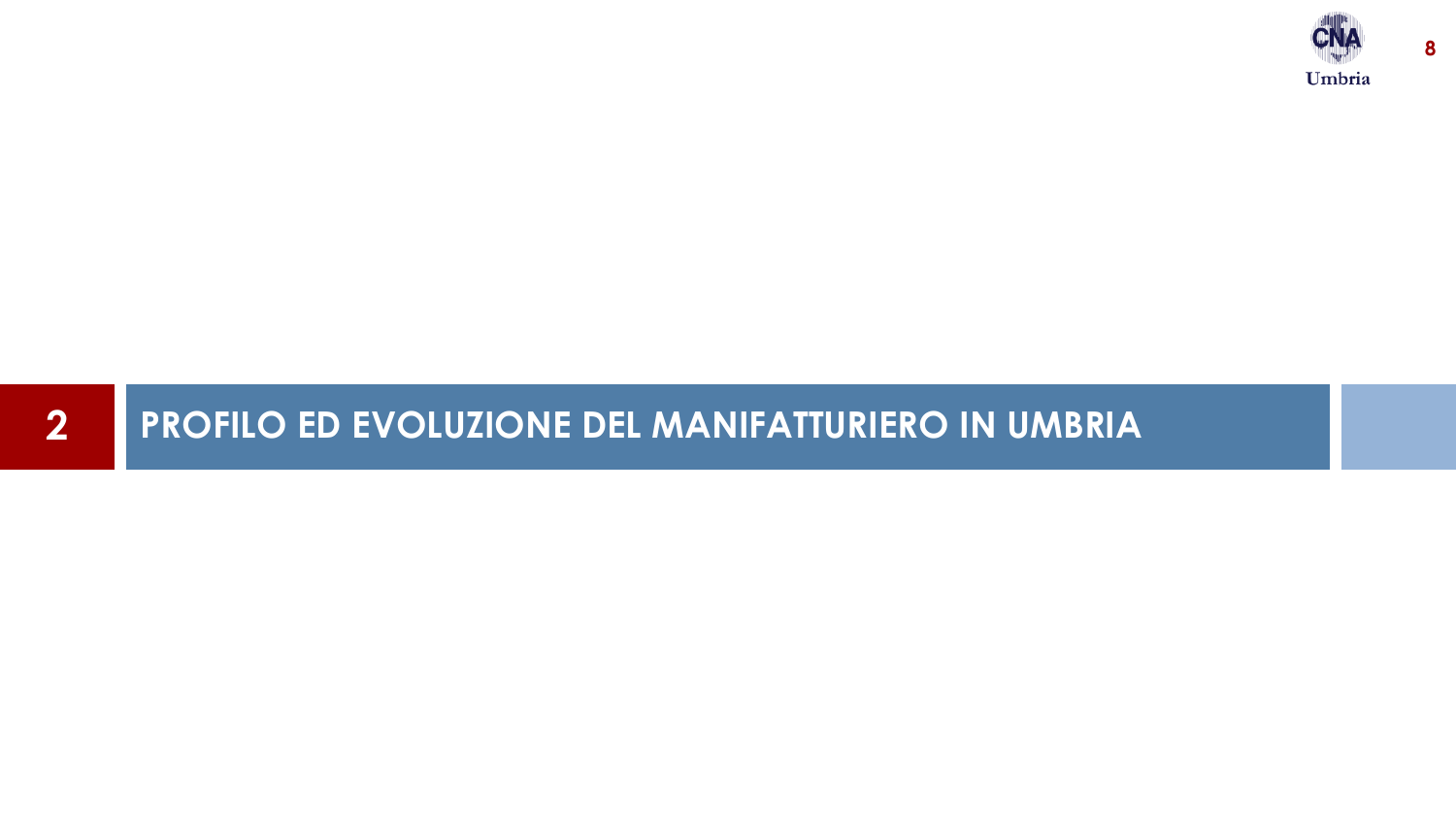# **<sup>9</sup> L'84% delle imprese manifatturiere ha meno di 10 addetti**







▐ È UN DATO LEGGERMENTE INFERIORE AL TOTALE DEL MANIFATTURIERO: INFATTI, L'84% DELLE IMPRESE HA MENO DI 10 ADDETTI, MENTRE SOLO IL 2,2% DELLE IMPRESE MANIFATTURIERE UMBRE HA PIÙ DI 49 ADDETTI.



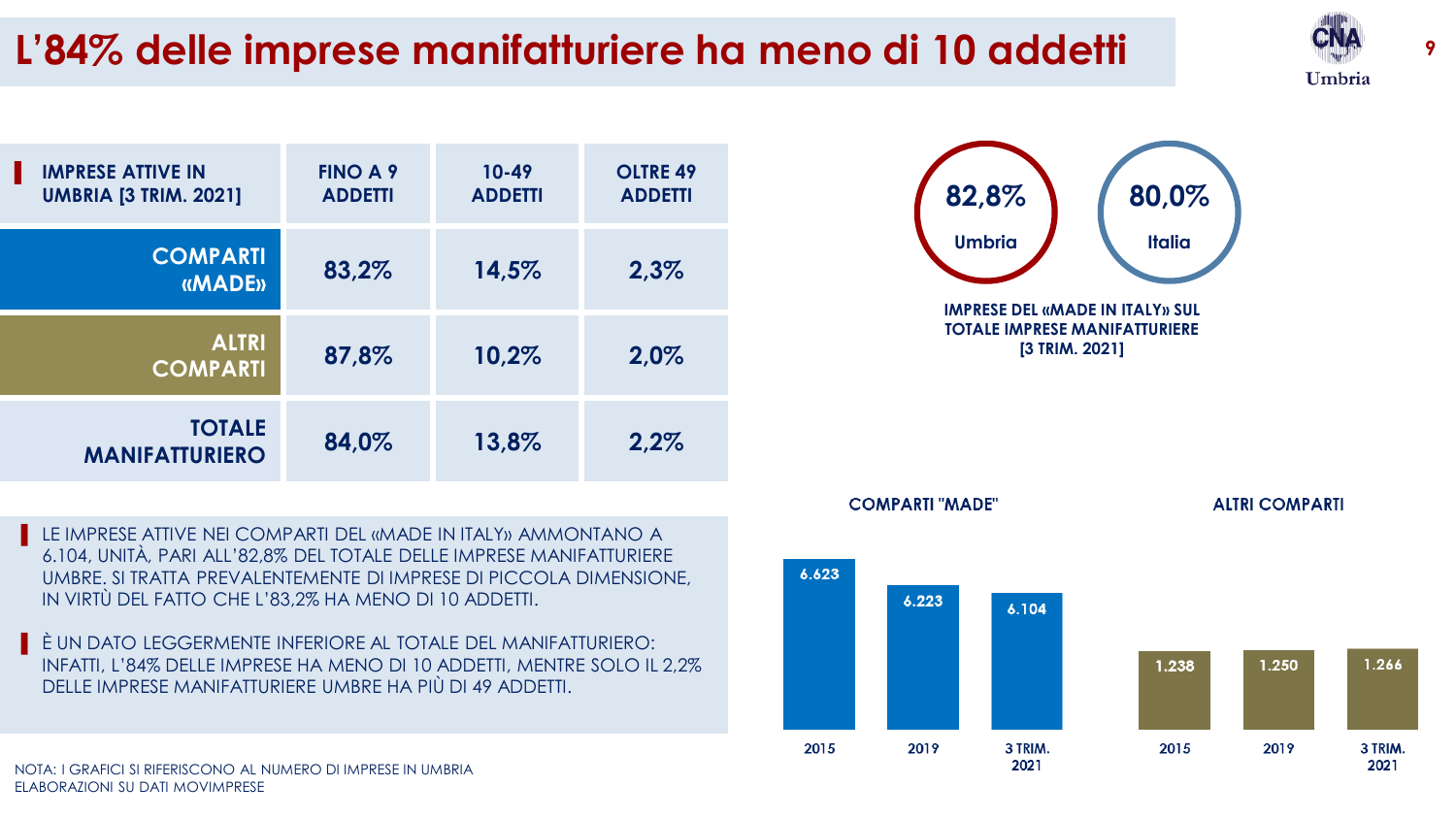# **Nella manifattura gli addetti sono soprattutto «Made» <sup>10</sup>**





- GLI ADDETTI DEL MANIFATTURIERO IN UMBRIA, AL TERZO TRIMESTRE 2021, SFIORANO LE 59.200 UNITÀ: DI QUESTI, OLTRE 48.800 AFFERISCONO AI COMPARTI DEL «MADE IN ITALY», PARI ALL'82,5% DEL TOTALE (79,3% LA MEDIA ITALIANA).
- LE IMPRESE DI MAGGIORI DIMENSIONI ASSORBONO IL 40% DEGLI ADDETTI DEL MANIFATTURIERO: NE CONSEGUE CHE LE MICRO E PICCOLE IMPRESE UMBRE ESPRIMONO IL RESTANTE 60% DEGLI ADDETTI IMPIEGATI NELLA MANIFATTURA.

NOTA: I DATI GRAFICI SI RIFERISCONO AGLI ADDETTI ALLE LOCALIZZAZIONI [MOVIMPRESE] [\*] ADDETTI ALLE IMPRESE RIPARTITI PER CLASSI DI ADDETTI [DATI ISTAT, 2019] ELABORAZIONI SU DATI MOVIMPRESE E ISTAT



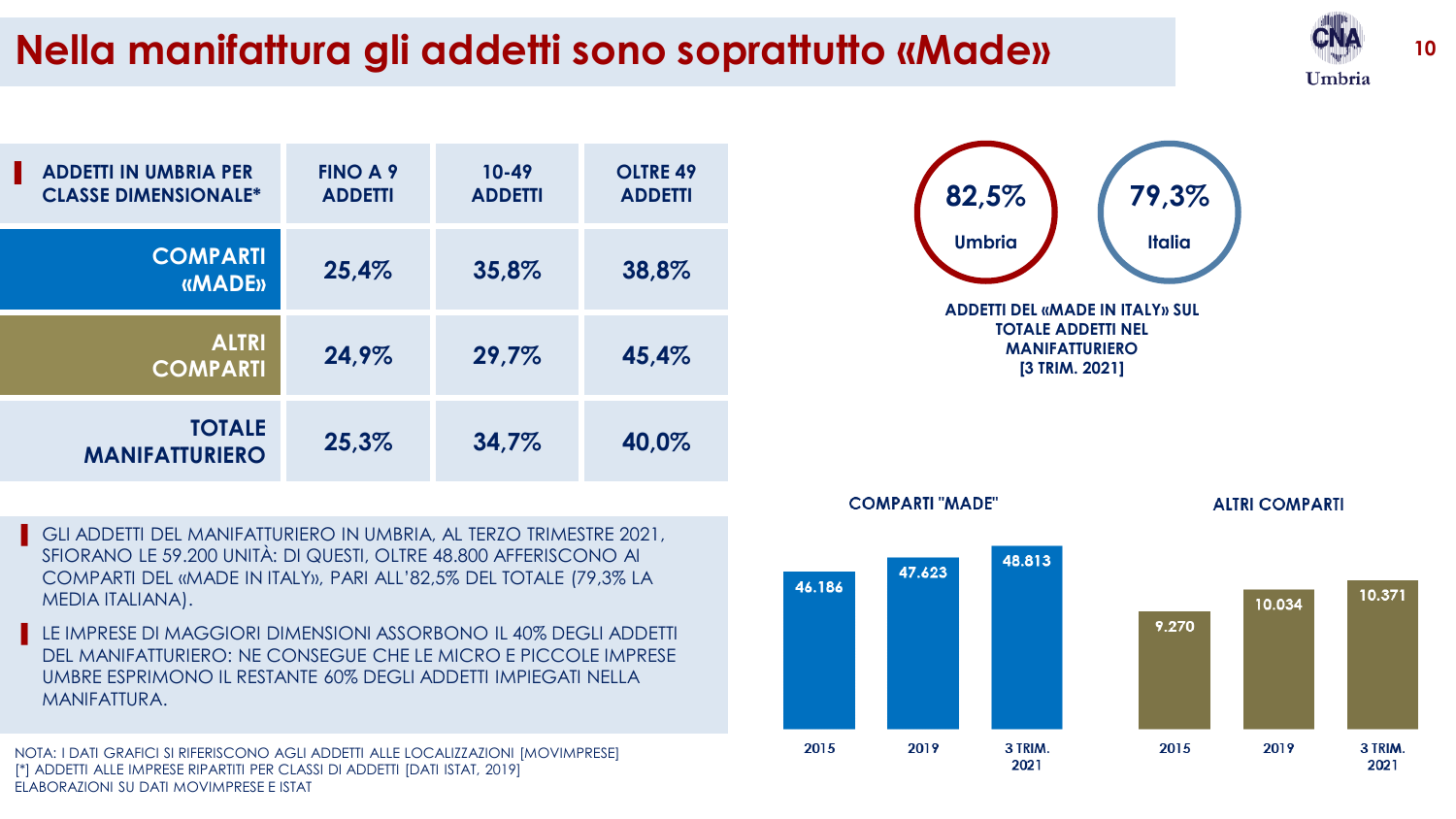# **<sup>11</sup> I comparti «Made» esprimono il 68% dell'export**



| <b>EXPORT DELL'UMBRIA:</b><br>п<br><b>PRINCIPALI MERCATI*</b> | <b>UNIONE</b><br><b>EUROPEA</b> | <b>PAESI</b><br><b>EXTRA-UE</b> | <b>RESTO DEL</b><br><b>MONDO</b> |
|---------------------------------------------------------------|---------------------------------|---------------------------------|----------------------------------|
| <b>COMPARTI</b><br><b>«MADE»</b>                              | 49,4%                           | 16,2%                           | 34,4%                            |
| <b>ALTRI</b><br><b>COMPARTI</b>                               | 83,4%                           | 9,1%                            | 7,5%                             |
| <b>TOTALE</b><br><b>MANIFATTURIERO</b>                        | 60,3%                           | 13,9%                           | 25,8%                            |



QUASI IL 68% DELLE ESPORTAZIONI DEL MANIFATTURIERO UMBRO SONO ATTRIBUIBILI AI COMPARTI DEL «MADE IN ITALY».

NOTA: GLI ISTOGRAMMI SI RIFERISCONO ALL'UMBRIA [\*] DATI AL 2019 PER ESCLUDERE EVENTUALI EFFETTI TRANSITORI DELLA PANDEMIA SULL'EXPORT ELABORAZIONI SU DATI ISTAT



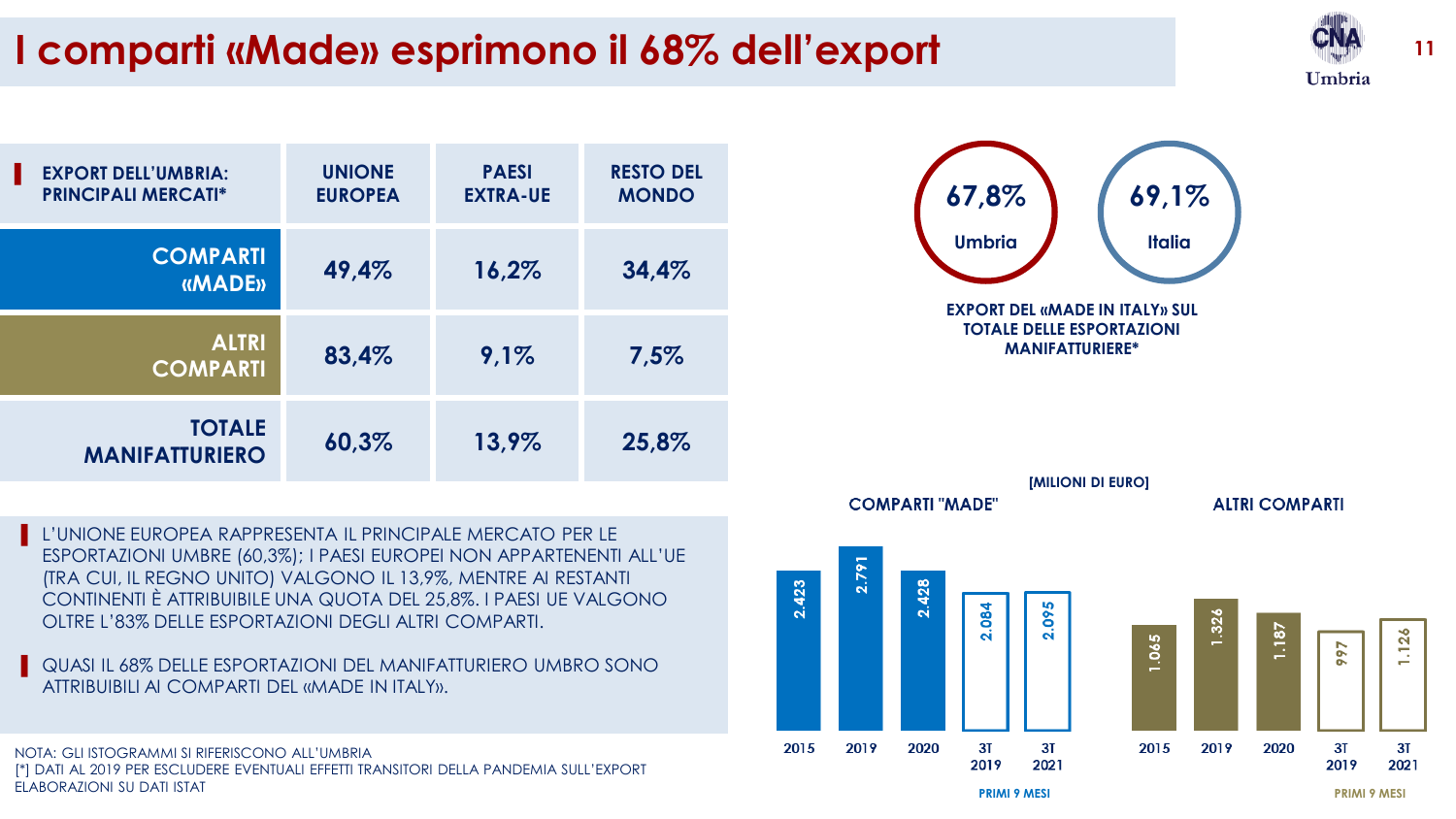

## **I COMPARTI MANIFATTURIERI: DINAMICHE TERRITORIALI**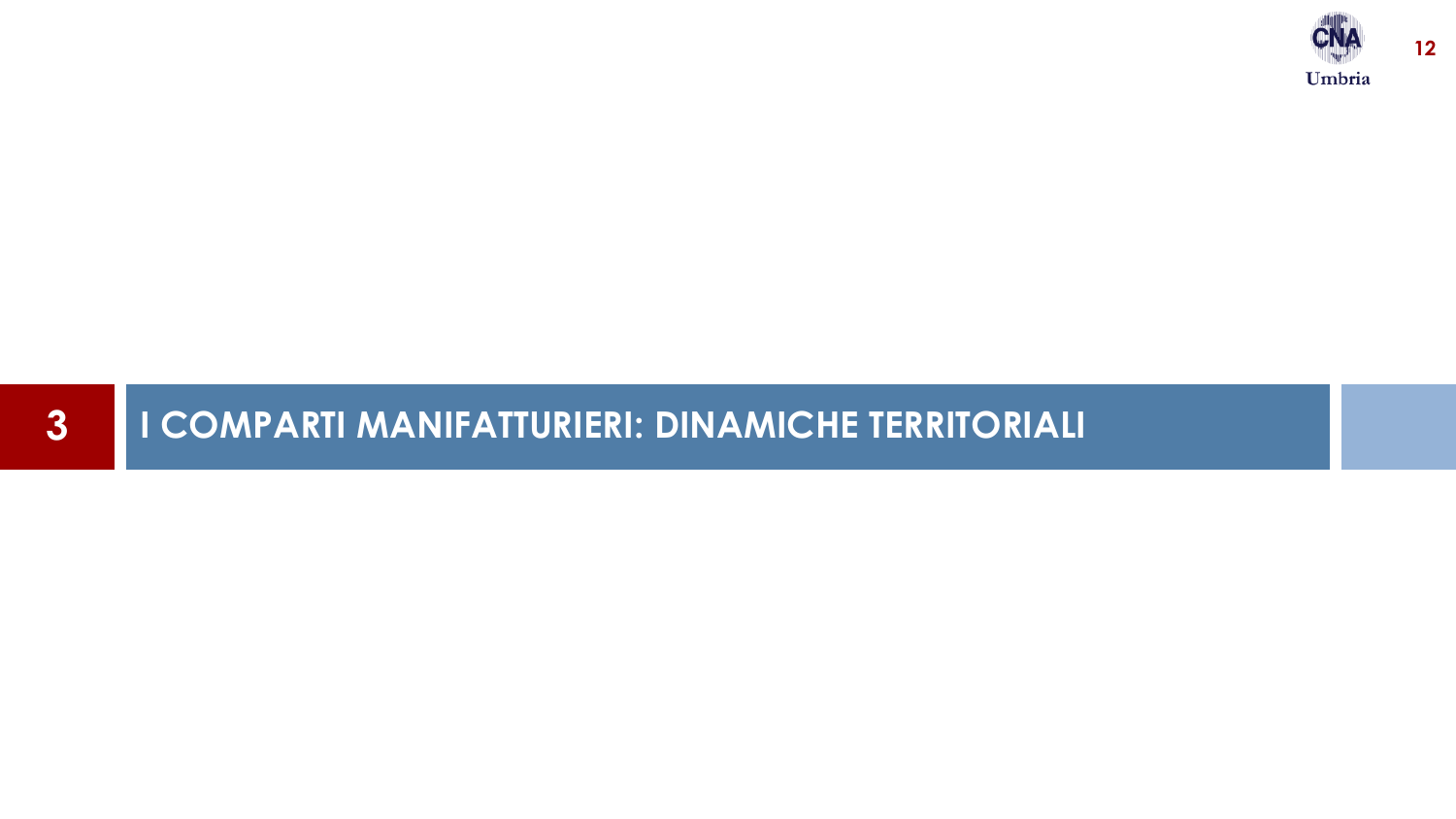#### **Umbria Imprese attive**

**TREND 2019-21\***



| <b>IMPRESE ATTIVE</b>      | 2015  | 2019  | 3 TRIM.<br>2021 | <b>TREND</b><br>2015-19 | <b>TREND</b><br>2019-21 |
|----------------------------|-------|-------|-----------------|-------------------------|-------------------------|
| <b>COMPARTI "MADE"</b>     | 6.623 | 6.223 | 6.104           | $-6.0%$                 | $-1,9\%$                |
| <b>AGROALIMENTARE</b>      | 942   | 921   | 924             | $-2,2%$                 | $+0.3%$                 |
| <b>SISTEMA MODA</b>        | 1.612 | 1.539 | 1.506           | $-4.5%$                 | $-2.1%$                 |
| <b>SISTEMA CASA</b>        | 1.575 | 1.434 | 1.379           | $-9.0\%$                | $-3,8%$                 |
| <b>CARTA-STAMPA</b>        | 423   | 388   | 375             | $-8,3%$                 | $-3,4%$                 |
| <b>MACCHINARI</b>          | 622   | 579   | 563             | $-6.9\%$                | $-2,8%$                 |
| <b>MEZZI DI TRASPORTO</b>  | 71    | 76    | 80              | $+7.0%$                 | $+5,3%$                 |
| <b>PRODOTTI IN METALLO</b> | 1.378 | 1.286 | 1.277           | $-6.7\%$                | $-0.7%$                 |
|                            |       |       |                 |                         |                         |
| <b>ALTRI COMPARTI</b>      | 1.238 | 1.250 | 1.266           | $+1,0%$                 | $+1,3%$                 |
| <b>METALLURGIA</b>         | 28    | 31    | 32              | $+10,7%$                | $+3,2%$                 |
|                            |       |       |                 |                         |                         |

| <b>ALTRI COMPARTI</b>                | 1.238 | 1.250 | 1.266 | $+1.0%$  | $+1,3%$ |
|--------------------------------------|-------|-------|-------|----------|---------|
| <b>METALLURGIA</b>                   | 28    | 31    | 32    | $+10.7%$ | $+3,2%$ |
| CHIMICA-GOMMA-PLASTICA               | 186   | 182   | 187   | $-2,2%$  | $+2,7%$ |
| <b>MANIFATTURE VARIE</b>             | 602   | 567   | 566   | $-5.8\%$ | $-0.2%$ |
| <b>ALTRI COMPARTI MANIFATTURIERI</b> | 422   | 470   | 481   | $+11,4%$ | $+2,3%$ |
|                                      |       |       |       |          |         |
| <b>TOTALE MANIFATTURIERO</b>         | 7.861 | 7.473 | 7.370 | $-4.9%$  | $-1.4%$ |

**NEL PERIODO 2015-2019 I COMPARTI «MADE»** FANNO SEGNARE UN CALO DEL NUMERO DI IMPRESE (-6%), PARZIALMENTE COMPENSATO DALLA CRESCITA DEGLI ALTRI COMPARTI (+1%). LA CONTRAZIONE RIGUARDA SOPRATTUTTO SISTEMA CASA, CARTA-STAMPA E MACCHINARI.

▐ TRA IL 2019 E IL 2021 PROSEGUE LA FLESSIONE DELLE IMPRESE «MADE» (-1,9%), COSÌ COME L'INCREMENTO DEGLI ALTRI COMPARTI (+1,3%).

[\*] VARIAZIONE RIFERITA AL TERZO TRIMESTRE 2021 RISPETTO A FINE 2019 ELABORAZIONI SU DATI MOVIMPRESE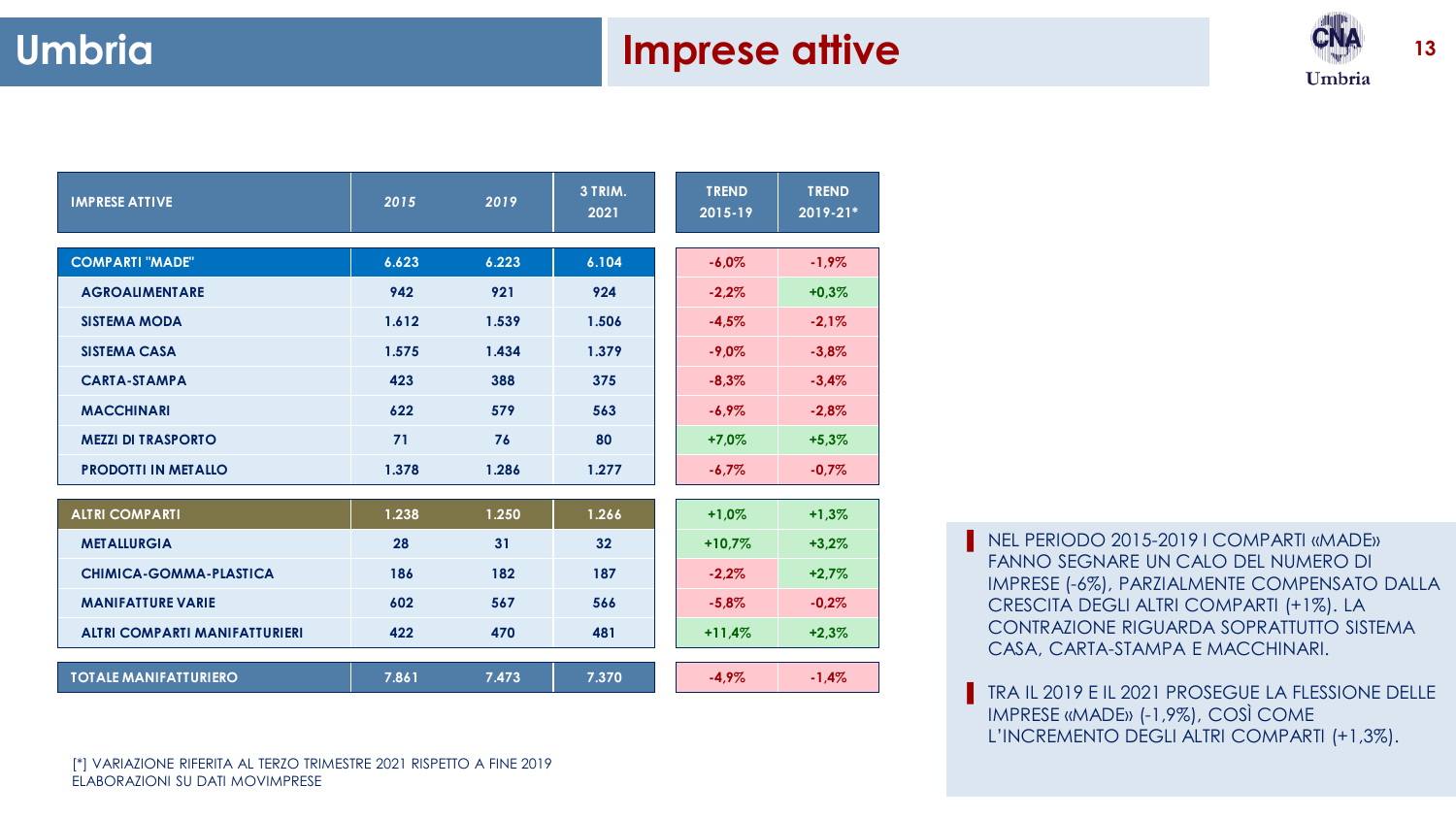## **Umbria Addetti**



| <b>ADDETTI ALLE LOCALIZZAZIONI</b>   | 2015   | 2019   | 3 TRIM.<br>2021 | <b>TREND</b><br>2015-19 | <b>TREND</b><br>2019-21* |
|--------------------------------------|--------|--------|-----------------|-------------------------|--------------------------|
| <b>COMPARTI "MADE"</b>               | 46.186 | 47.623 | 48.813          | $+3.1%$                 | $+2.5%$                  |
| <b>AGROALIMENTARE</b>                | 8.317  | 8.053  | 8.145           | $-3,2%$                 | $+1,1%$                  |
| <b>SISTEMA MODA</b>                  | 9.346  | 9.436  | 9.803           | $+1,0%$                 | $+3,9%$                  |
| <b>SISTEMA CASA</b>                  | 9.110  | 8.847  | 8.440           | $-2.9\%$                | $-4,6%$                  |
| <b>CARTA-STAMPA</b>                  | 3.438  | 3.378  | 3.370           | $-1.7\%$                | $-0.2%$                  |
| <b>MACCHINARI</b>                    | 5.580  | 6.713  | 7.148           | $+20.3%$                | $+6,5%$                  |
| <b>MEZZI DI TRASPORTO</b>            | 1.068  | 1.204  | 1.313           | $+12.7%$                | $+9,1%$                  |
| <b>PRODOTTI IN METALLO</b>           | 9.327  | 9.992  | 10.594          | $+7,1%$                 | $+6.0%$                  |
|                                      |        |        |                 |                         |                          |
| <b>ALTRI COMPARTI</b>                | 9.270  | 10.034 | 10.371          | $+8,2%$                 | $+3,4%$                  |
| <b>METALLURGIA</b>                   | 2.817  | 2.991  | 2.918           | $+6.2%$                 | $-2,4%$                  |
| CHIMICA-GOMMA-PLASTICA               | 2.679  | 2.952  | 3.028           | $+10,2%$                | $+2,6%$                  |
| <b>MANIFATTURE VARIE</b>             | 1.484  | 1.405  | 1.415           | $-5,3%$                 | $+0.7%$                  |
| <b>ALTRI COMPARTI MANIFATTURIERI</b> | 2.290  | 2.686  | 3.010           | $+17.3%$                | $+12.1%$                 |

| $\sim$ . The state of the state of the state $\sim$ | ----   | $\sim\!\sim\!\sim$ | $\cdots$ |         |       |
|-----------------------------------------------------|--------|--------------------|----------|---------|-------|
|                                                     |        |                    |          |         |       |
| <b>TOTALE MANIFATTURIERO</b>                        | 55.456 | 57.657             | 59.184   | $+4.0%$ | +2,6% |

**F** TRA IL 2015 E IL 2019 IL MANIFATTURIERO EVIDENZIA UNA CRESCITA DEL NUMERO DI ADDETTI (+4%), DINAMICA PROSEGUITA ANCHE DURANTE IL PERIODO PANDEMICO (+2,6%).

L'INCREMENTO DEL NUMERO DI ADDETTI INTERESSA SOPRATTUTTO I COMPARTI «NON MADE» (+8,2% TRA IL 2015 E IL 2019). TUTTAVIA, IL TREND POSITIVO RIGUARDA ALTRESÌ LA COMPONENTE «MADE» (+2,5% ANCHE DURANTE LA PANDEMIA).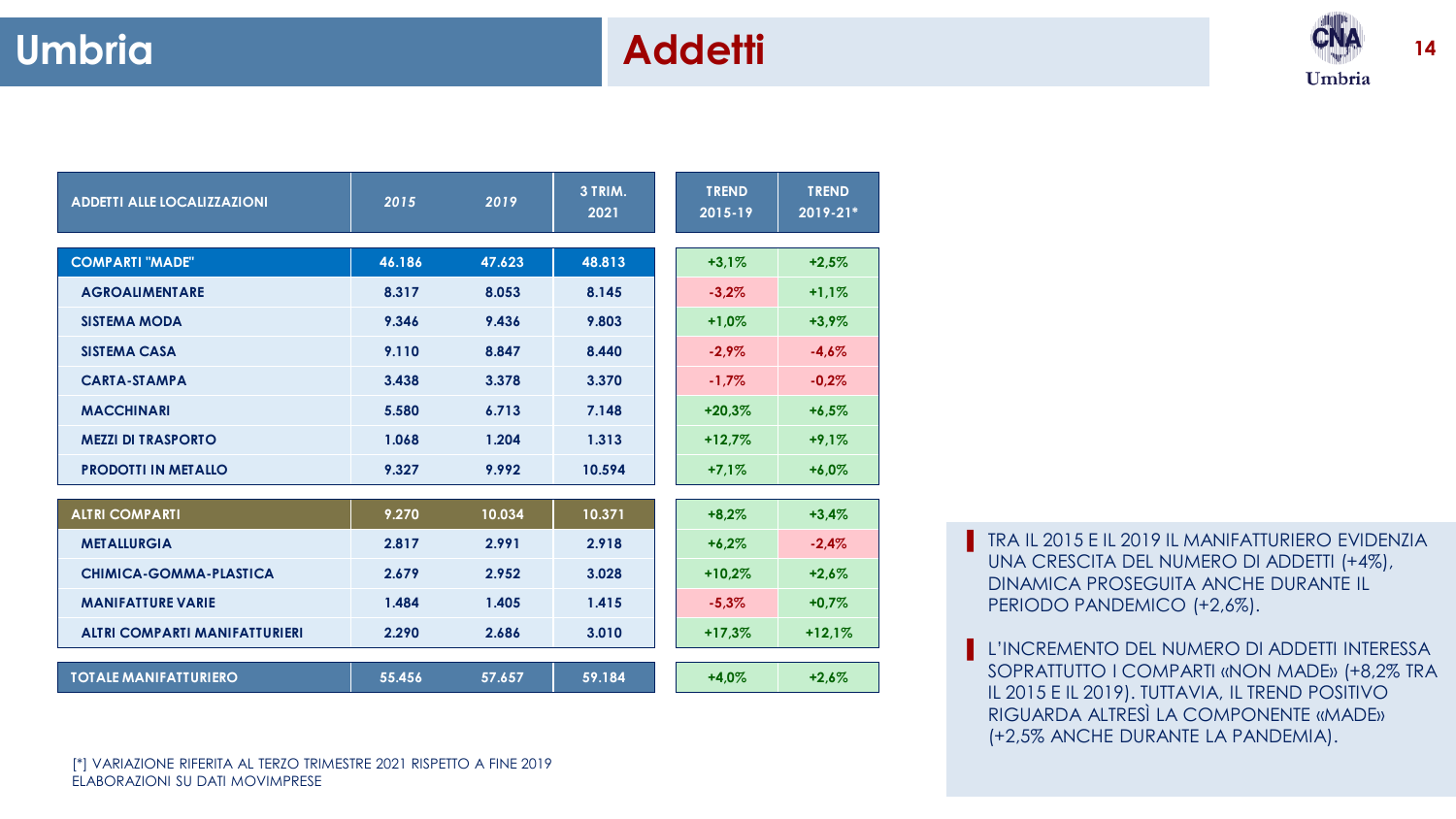

**15**

| <b>ESPORTAZIONI</b><br><b>IMILIONI DI EURO]</b> | 2015    | 2019    | 3 TRIM.<br>2021 | <b>TREND</b><br>2015-19 | 3 TRIM.<br>2019-21 |
|-------------------------------------------------|---------|---------|-----------------|-------------------------|--------------------|
| <b>COMPARTI "MADE"</b>                          | 2.422,7 | 2.791,4 | 2.094,9         | $+15,2%$                | $+0.5%$            |
| <b>AGROALIMENTARE</b>                           | 432.5   | 496,9   | 395.4           | $+14.9%$                | $+5.0%$            |
| <b>SISTEMA MODA</b>                             | 647.1   | 789,0   | 521,7           | $+21.9%$                | $-11.1%$           |
| <b>SISTEMA CASA</b>                             | 170.5   | 192,2   | 145,5           | $+12.8%$                | $+0.9%$            |
| <b>CARTA-STAMPA</b>                             | 65,8    | 59,4    | 55,1            | $-9.7\%$                | $+28,6%$           |
| <b>MACCHINARI</b>                               | 790.8   | 954,9   | 749.2           | $+20.8%$                | $+5,8%$            |
| <b>MEZZI DI TRASPORTO</b>                       | 212,1   | 194,7   | 143,0           | $-8,2%$                 | $-4.6%$            |
| <b>PRODOTTI IN METALLO</b>                      | 104.2   | 104.3   | 85,1            | $+0.1%$                 | $+13.1%$           |

| <b>ALTRI COMPARTI</b>                | 1.065,2 | 1.326.0 | 1.125,9 | $+24.5%$  | $+12.9\%$ |
|--------------------------------------|---------|---------|---------|-----------|-----------|
| <b>METALLURGIA</b>                   | 622.9   | 829.4   | 760,1   | $+33.1%$  | $+22.7%$  |
| CHIMICA-GOMMA-PLASTICA               | 308.3   | 376.4   | 290.9   | $+22.1%$  | $-1,3%$   |
| <b>MANIFATTURE VARIE</b>             | 17.9    | 27.0    | 15.9    | $+51,3%$  | $-23.7%$  |
| <b>ALTRI COMPARTI MANIFATTURIERI</b> | 116.2   | 93.2    | 59.0    | $-19,7\%$ | $-5.3%$   |
|                                      |         |         |         |           |           |
| <b>TOTALE MANIFATTURIERO</b>         | 3.488,0 | 4.117.4 | 3.220.8 | $+18.0%$  | $+4.5%$   |

(+5,8%) E L'AGROALIMENTARE (+5%). **NOTA: I DATI DEL TERZO TRIMESTRE 2021 SI INTENDONO CUMULATI (PRIMI 9 MESI DELL'ANNO)**

■ A FINE SETTEMBRE 2021 LE ESPORTAZIONI DELLA MANIFATTURA RISULTANO IN CRESCITA DEL +4,5% RISPETTO ALLO STESSO PERIODO DEL 2019. TALE DINAMICA RIGUARDA SOPRATTUTTO I COMPARTI «NON MADE» (+12,9%) ED IN PARTICOLARE LA METALLURGIA.

**TRA I PRINCIPALI COMPARTI «MADE» SI** DISTINGUONO POSITIVAMENTE I MACCHINARI

ELABORAZIONI SU DATI ISTAT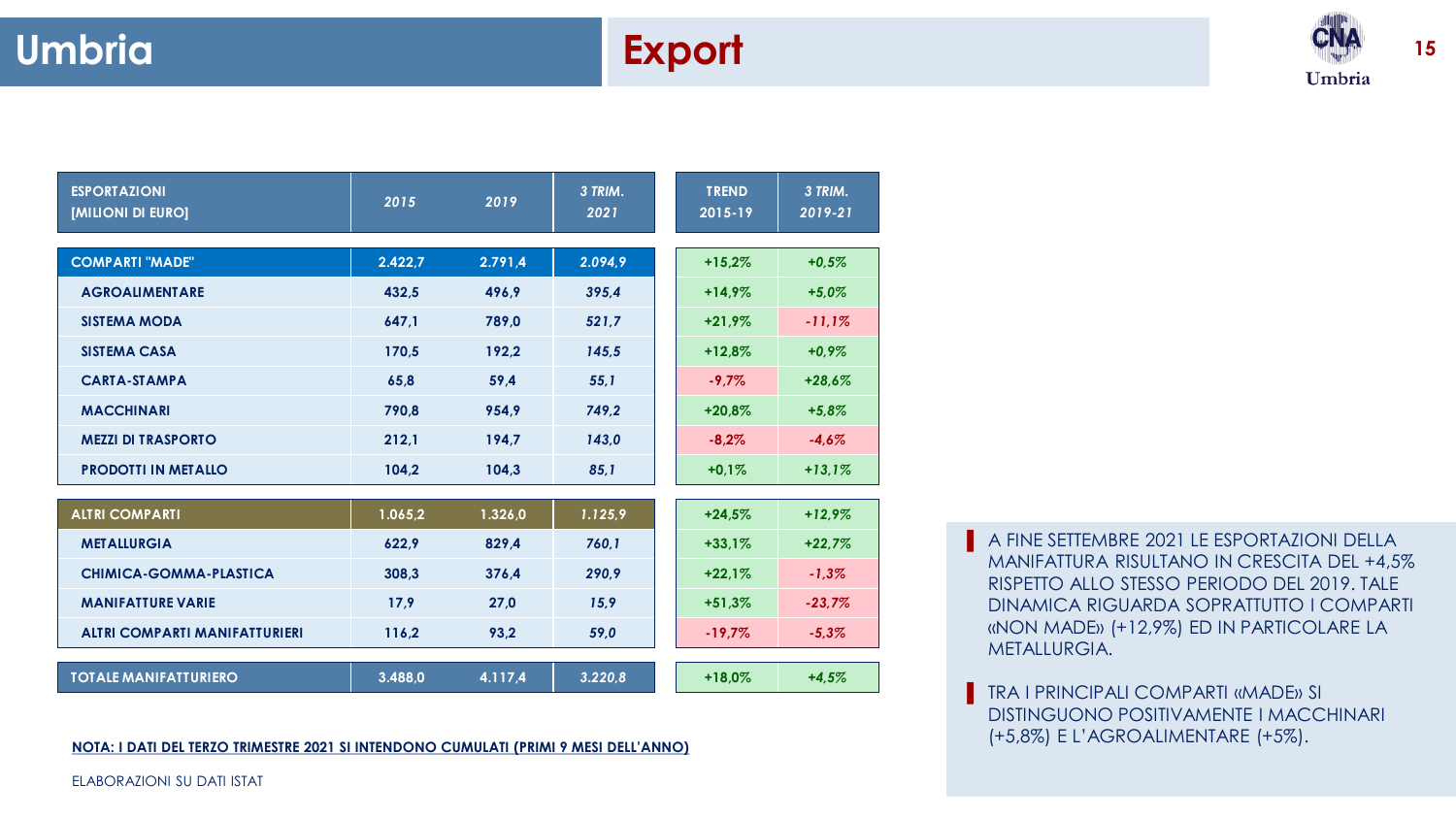

**16**

|                                      | 3 TRIMESTRE 2021 |                |               | QUOTA IMPRESE ARTIGIANE SULTOTALE |              |               |  |
|--------------------------------------|------------------|----------------|---------------|-----------------------------------|--------------|---------------|--|
| <b>IMPRESE ARTIGIANE</b>             | <b>PERUGIA</b>   | <b>TERNI</b>   | <b>UMBRIA</b> | <b>PERUGIA</b>                    | <b>TERNI</b> | <b>UMBRIA</b> |  |
| <b>COMPARTI "MADE"</b>               | 3.349            | 660            | 4.009         | 66.2%                             | 63.3%        | 65,7%         |  |
| <b>AGROALIMENTARE</b>                | 395              | 155            | 550           | 58%                               | 64%          | 60%           |  |
| <b>SISTEMA MODA</b>                  | 984              | 118            | 1.102         | 73%                               | 72%          | 73%           |  |
| <b>SISTEMA CASA</b>                  | 838              | 165            | 1.003         | 73%                               | 71%          | 73%           |  |
| <b>CARTA-STAMPA</b>                  | 194              | 31             | 225           | 58%                               | 72%          | 60%           |  |
| <b>MACCHINARI</b>                    | 225              | 36             | 261           | 48%                               | 39%          | 46%           |  |
| <b>MEZZI DI TRASPORTO</b>            | 18               | $\overline{2}$ | 20            | 27%                               | 15%          | 25%           |  |
| <b>PRODOTTI IN METALLO</b>           | 695              | 153            | 848           | 68%                               | 60%          | 66%           |  |
| <b>ALTRI COMPARTI</b>                | 645              | 243            | 888           | 70,4%                             | 69,4%        | 70,1%         |  |
| <b>METALLURGIA</b>                   | 14               | $\mathbf{1}$   | 15            | 64%                               | 10%          | 47%           |  |
| CHIMICA-GOMMA-PLASTICA               | 55               | 13             | 68            | 38%                               | 30%          | 36%           |  |
| <b>MANIFATTURE VARIE</b>             | 343              | 140            | 483           | 84%                               | 88%          | 85%           |  |
| <b>ALTRI COMPARTI MANIFATTURIERI</b> | 233              | 89             | 322           | 68%                               | 64%          | 67%           |  |
| <b>TOTALE MANIFATTURIERO</b>         | 3.994            | 903            | 4.897         | 66,8%                             | 64,8%        | 66,4%         |  |

- **IN UMBRIA LE IMPRESE** MANIFATTURIERE ARTIGIANE SONO QUASI 4.900, DI CUI 4.000 IN PROVINCIA DI PERUGIA E CIRCA 900 IN PROVINCIA DI TERNI.
- **EL'INCIDENZA DELL'ARTIGIANATO** NEL MANIFATTURIERO RISULTA MAGGIORE IN PROVINCIA DI PERUGIA (66,8%), A FRONTE DEL 64,8% NEL TERNANO.
- **IN UMBRIA, IL COMPARTO «PIÙ** ARTIGIANO» È QUELLO DELLE MANIFATTURE VARIE (85%), CHE COMPRENDE LA PRODUZIONE DI GIOIELLI, STRUMENTI MUSICALI, ARTICOLI SPORTIVI, STRUMENTI E FORNITURE MEDICHE.